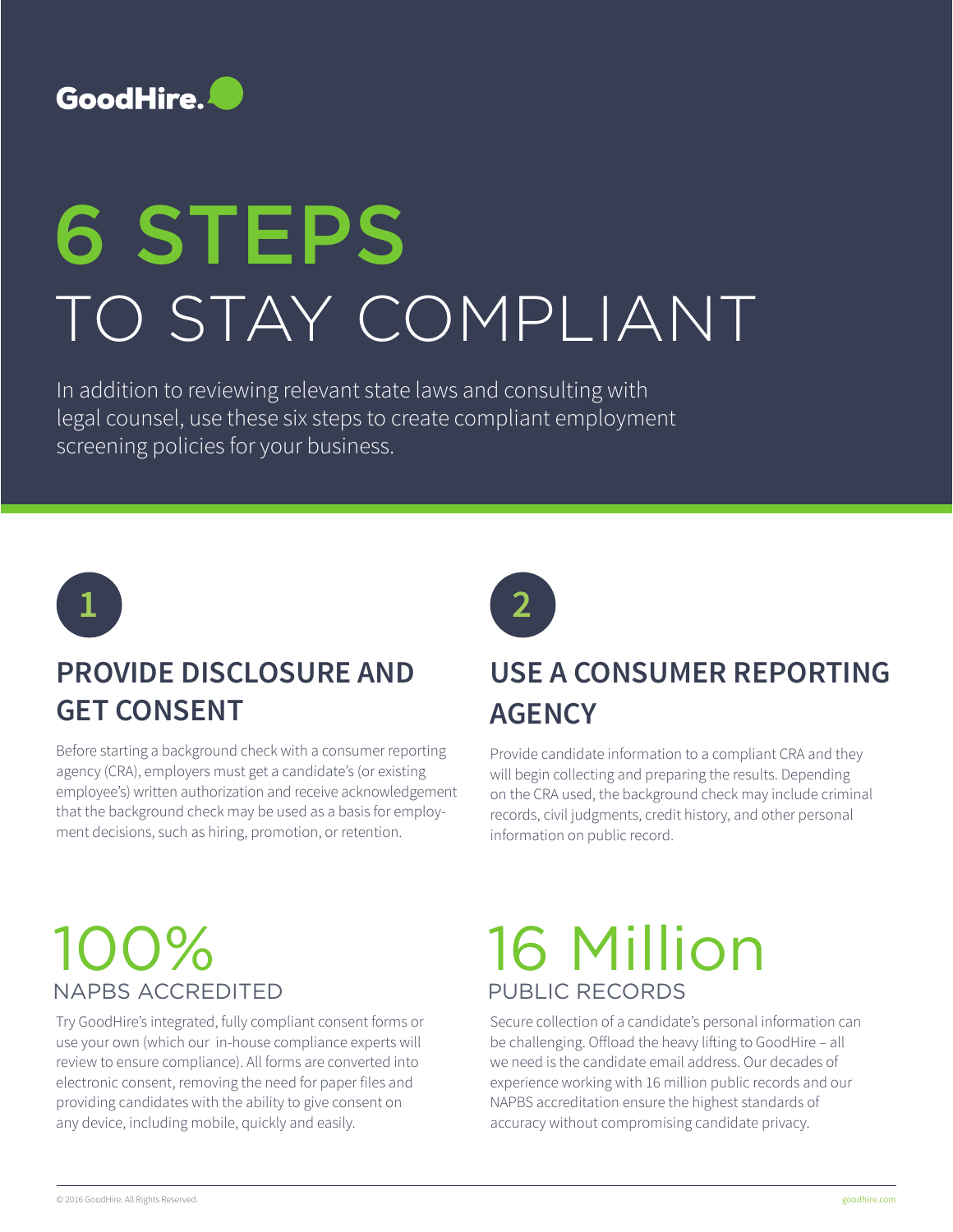## GOODHIRE ADVANTAGE

**COMPREHENSIVE** EXCEPTIONAL CONVENIENT **SECURE** COMPLIANT ACCURATE

FAST BELOVED AUTOMATED CUSTOM FAIR DEDICATED



#### **SHARE RESULTS WITH THE CANDIDATE**

Once the background check results are ready, a copy will be returned to the employer and, if requested, to the candidate. If the candidate disputes any records in the results, the CRA can reinvestigate the records and provide updated results to both employer and candidate.

## 1-3 DAY TURNAROUND

GoodHire automatically provides a copy of the background check results to the candidate, creating a better, more trusted candidate experience. By doing so, we ensure that the candidate can review the data for accuracy and file disputes early, reducing delays in hiring and helping you make hiring decisions based on more accurate information. GoodHire's experienced team and built-in dispute tools are designed to ensure speed and accuracy when disputes occur.



#### **REVIEW RESULTS WITHIN EEOC GUIDANCE**

Any hiring policy that disproportionately screens out minorities, including blanket bans on employment of people with criminal records, may automatically be considered in violation of the Equal Employment Opportunity Commission's (EEOC) guidance and requirements under Title VII of the Civil Rights Act of 1964.

## 70 Million US ADULTS

Only GoodHire offers candidates the ability to add comments directly into their background check. Recent stats indicate that more than 70 million US adults, 1 in 4, have a criminal record. Comments for Context offers these candidates a way to create GoodHire individualized context around an offense, making the conversation a little easier to start. And, as you can easily request and access these comments, the feature also makes it less likely the EEOC will find your policy to be overly broad and unrelated to business necessity if you choose not to hire.